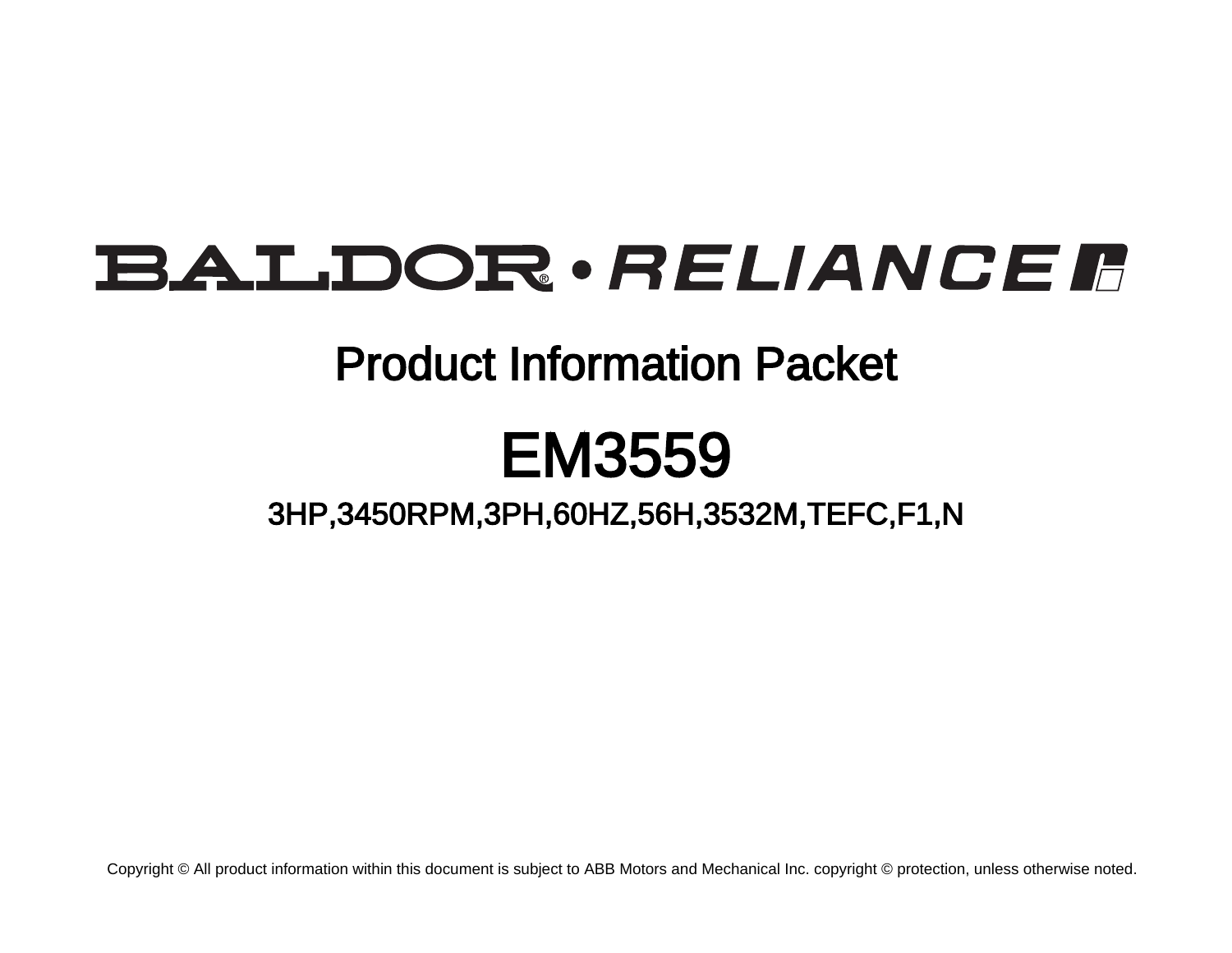#### BALDOR · RELIANCE F Product Information Packet: EM3559 - 3HP,3450RPM,3PH,60HZ,56H,3532M,TEFC,F1,N

| <b>Part Detail</b> |           |             |            |             |        |                      |            |  |  |
|--------------------|-----------|-------------|------------|-------------|--------|----------------------|------------|--|--|
| Revision:          | Н         | Status:     | PRD/A      | Change #:   |        | Proprietary:         | No         |  |  |
| Type:              | AC        | Elec. Spec: | 35WGQ060   | CD Diagram: | CD0005 | Mfg Plant:           |            |  |  |
| Mech. Spec:        | 35H876    | Layout:     | 35LYH876   | Poles:      | 02     | <b>Created Date:</b> | 04-02-2015 |  |  |
| Base:              | <b>RG</b> | Eff. Date:  | 03-21-2019 | Leads:      | 9#18   |                      |            |  |  |

| <b>Specs</b>                           |                         |                                 |                        |
|----------------------------------------|-------------------------|---------------------------------|------------------------|
| <b>Catalog Number:</b>                 | EM3559                  | <b>Heater Indicator:</b>        | No Heater              |
| Enclosure:                             | <b>TEFC</b>             | <b>Insulation Class:</b>        | F                      |
| Frame:                                 | 56H                     | <b>Inverter Code:</b>           | <b>Inverter Ready</b>  |
| <b>Frame Material:</b>                 | Steel                   | <b>KVA Code:</b>                |                        |
| Motor Letter Type:                     | Three Phase             | <b>Lifting Lugs:</b>            | No Lifting Lugs        |
| Output @ Frequency:                    | 3.000 HP @ 60 HZ        | Locked Bearing Indicator:       | No Locked Bearing      |
| Synchronous Speed @ Frequency:         | 3600 RPM @ 60 HZ        | Motor Lead Quantity/Wire Size:  | 9 @ 18 AWG             |
| Voltage @ Frequency:                   | 230.0 V @ 60 HZ         | <b>Motor Lead Exit:</b>         | Ko Box                 |
|                                        | 460.0 V @ 60 HZ         | <b>Motor Lead Termination:</b>  | Flying Leads           |
| XP Class and Group:                    | None                    | Motor Type:                     | 3532M                  |
| <b>XP Division:</b>                    | Not Applicable          | <b>Mounting Arrangement:</b>    | F <sub>1</sub>         |
| <b>Agency Approvals:</b>               | <b>CSA</b>              | <b>Power Factor:</b>            | 92                     |
|                                        | <b>CSA EEV</b>          | <b>Product Family:</b>          | <b>General Purpose</b> |
|                                        | <b>UR</b>               | <b>Pulley End Bearing Type:</b> | Ball                   |
| <b>Auxillary Box:</b>                  | No Auxillary Box        | <b>Pulley Face Code:</b>        | Standard               |
| <b>Auxillary Box Lead Termination:</b> | None                    | <b>Pulley Shaft Indicator:</b>  | Standard               |
| <b>Base Indicator:</b>                 | Rigid                   | <b>Rodent Screen:</b>           | None                   |
| <b>Bearing Grease Type:</b>            | Polyrex EM (-20F +300F) | <b>RoHS Status:</b>             | <b>ROHS COMPLIANT</b>  |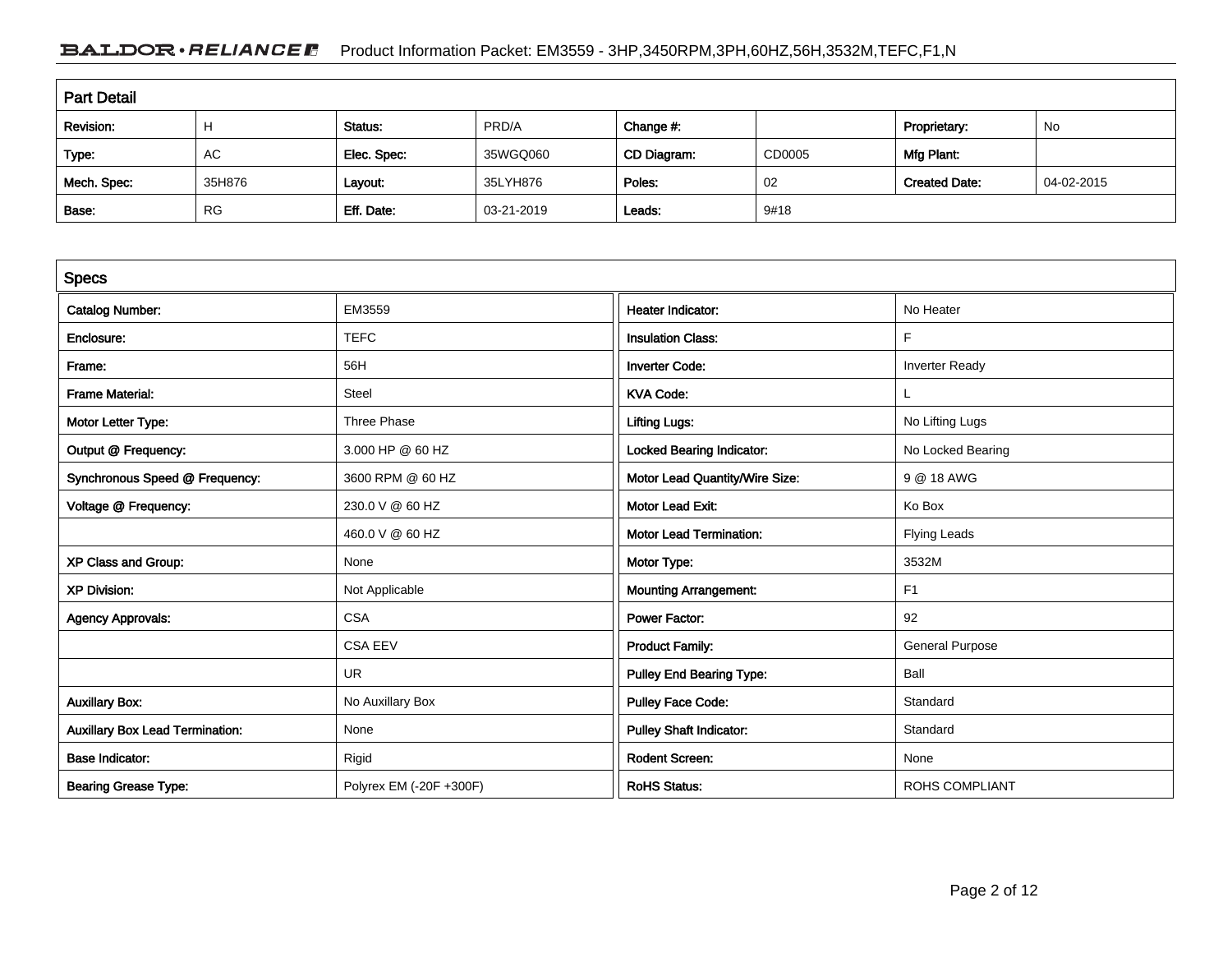| <b>Blower:</b>                        | None                      | <b>Shaft Extension Location:</b>   | <b>Pulley End</b>   |
|---------------------------------------|---------------------------|------------------------------------|---------------------|
| Current @ Voltage:                    | 7.900 A @ 208.0 V         | <b>Shaft Ground Indicator:</b>     | No Shaft Grounding  |
|                                       | 7.200 A @ 230.0 V         | <b>Shaft Rotation:</b>             | Reversible          |
|                                       | 3.600 A @ 460.0 V         | <b>Shaft Slinger Indicator:</b>    | No Slinger          |
| Design Code:                          | B                         | <b>Speed Code:</b>                 | Single Speed        |
| Drip Cover:                           | No Drip Cover             | <b>Motor Standards:</b>            | <b>NEMA</b>         |
| Duty Rating:                          | <b>CONT</b>               | <b>Starting Method:</b>            | Direct on line      |
| <b>Electrically Isolated Bearing:</b> | Not Electrically Isolated | Thermal Device - Bearing:          | None                |
| <b>Feedback Device:</b>               | NO FEEDBACK               | Thermal Device - Winding:          | None                |
| <b>Front Face Code:</b>               | Standard                  | <b>Vibration Sensor Indicator:</b> | No Vibration Sensor |
| Front Shaft Indicator:                | None                      | <b>Winding Thermal 1:</b>          | None                |
|                                       |                           | <b>Winding Thermal 2:</b>          | None                |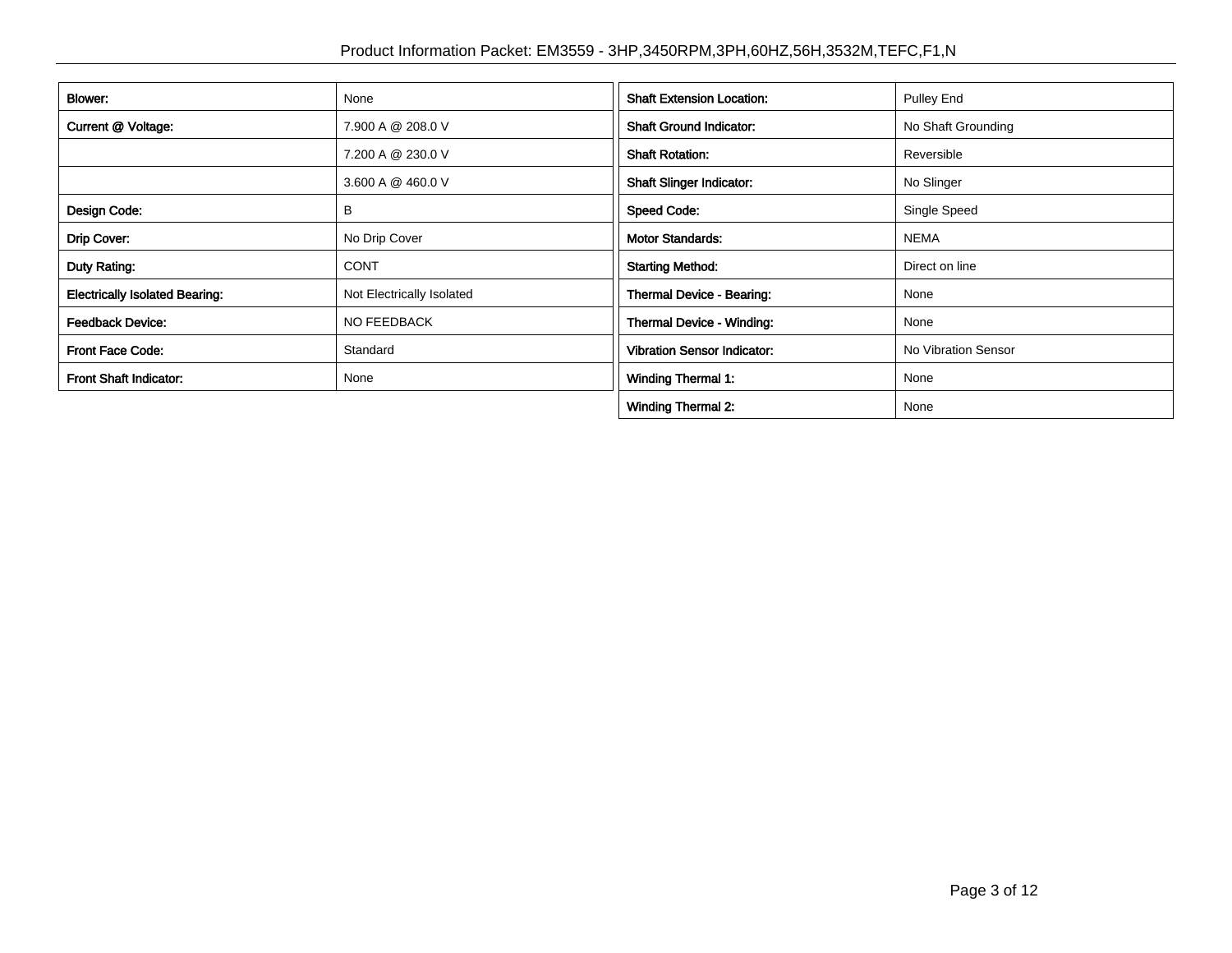| Nameplate NP3441LUA        |                                                                     |       |
|----------------------------|---------------------------------------------------------------------|-------|
| <b>CAT.NO. EM3559</b>      |                                                                     |       |
|                            | SPEC 35H876Q060G1                                                   |       |
| HP 3                       |                                                                     |       |
|                            | <b>VOLTS</b> 230/460                                                |       |
|                            | $AMPS$ 7.2/3.6                                                      |       |
|                            | $RPM$ 3450                                                          |       |
| $FRAME$ 56H                | $HZ$ 60<br>PH 3                                                     |       |
|                            | $DES$ <sub>B</sub><br>$SF$ 1.15<br>CODE <sup>L</sup><br>$CLASS$ $F$ |       |
| NEMA NOM. EFF 86.5         | $PF$ 92                                                             |       |
|                            | RATING 40C AMB-CONT                                                 |       |
|                            | $CC$ 010A<br><b>USABLE AT 208V 7.9</b>                              |       |
|                            | <b>ENCL</b> TEFC<br>SER                                             |       |
|                            | <b>ODE</b> 6203<br>$DE$ 6205                                        |       |
| <b>VPWM INVERTER READY</b> |                                                                     |       |
| CT6-60H(10:1)VT3-60H(20:1  |                                                                     |       |
|                            | 50Hz 3HP 190/380V 8.8/4.4A                                          | SF1.0 |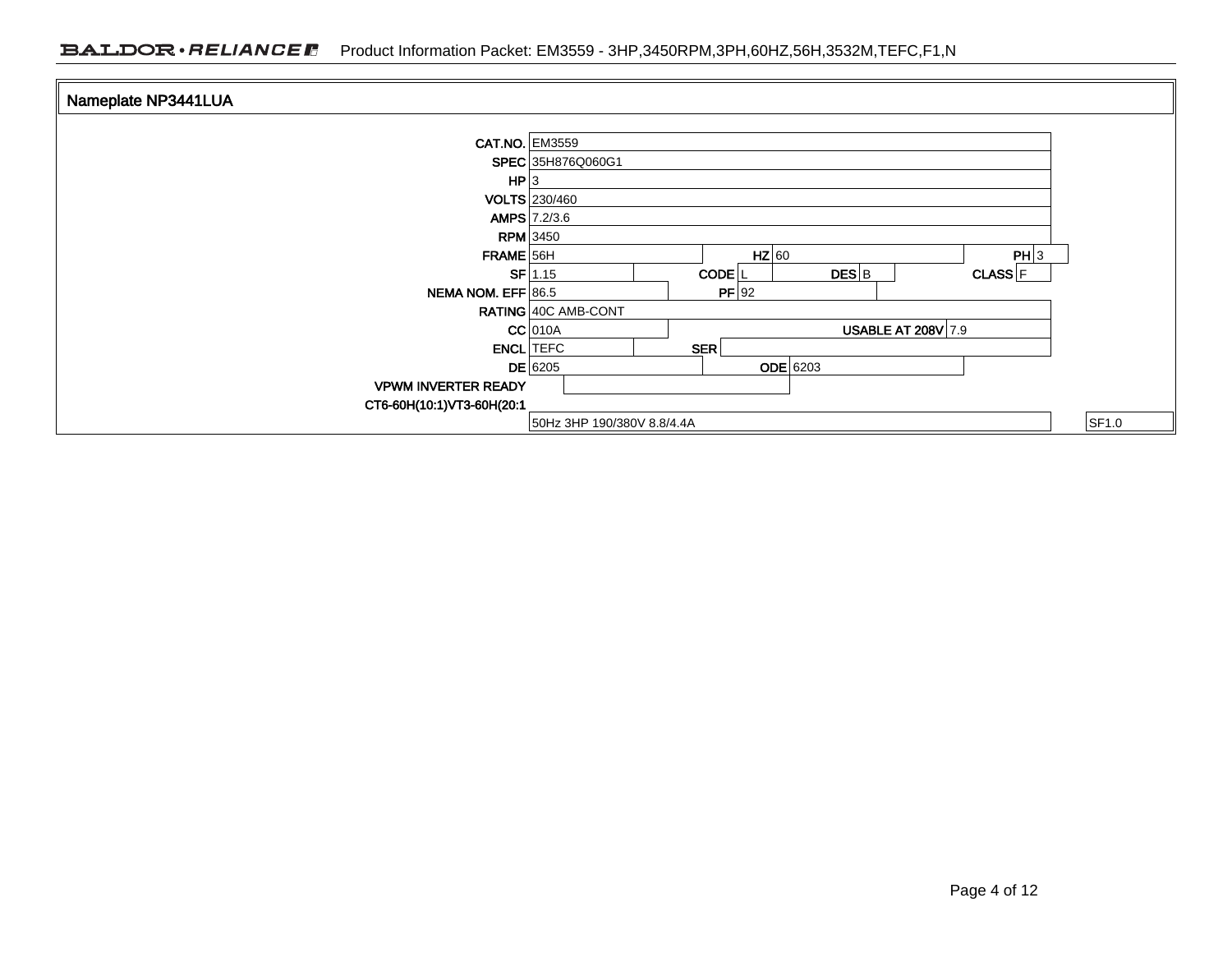| <b>Parts List</b>  |                                             |          |  |  |  |  |
|--------------------|---------------------------------------------|----------|--|--|--|--|
| <b>Part Number</b> | Description                                 | Quantity |  |  |  |  |
| SA296136           | SA 35H876Q060G1                             | 1.000 EA |  |  |  |  |
| RA282186           | RA 35H876Q060G1                             | 1.000 EA |  |  |  |  |
| NS2512A01          | INSULATOR, CONDUIT BOX X                    | 1.000 EA |  |  |  |  |
| 35CB3007           | 35 CB CASTING W/.88 DIA. LEAD HOLE          | 1.000 EA |  |  |  |  |
| 36GS1000SP         | GASKET-CONDUIT BOX, .06 THICK #SV-330 LE    | 1.000 EA |  |  |  |  |
| 51XB1016A07        | 10-16 X 7/16 HXWSSLD SERTYB                 | 2.000 EA |  |  |  |  |
| 11XW1032G06        | 10-32 X .38, TAPTITE II, HEX WSHR SLTD U    | 1.000 EA |  |  |  |  |
| 35EP3122K00        | MASTER ODE, 203 BRG, 683SH, #26 DRN, FH MTG | 1.000 EA |  |  |  |  |
| HW5100A03          | WAVY WASHER (W1543-017)                     | 1.000 EA |  |  |  |  |
| 35EP3123A00        | MASTER DE, 205 BRG, 998SH, #26 DRN          | 1.000 EA |  |  |  |  |
| XY1032A02          | 10-32 HEX NUT DIRECTIONAL SERRATION         | 4.000 EA |  |  |  |  |
| 35FH4005A32SP      | IEC FH NO GRSR W/3 HOLES - PRIMED           | 1.000 EA |  |  |  |  |
| 51XW1032A06        | 10-32 X .38, TAPTITE II, HEX WSHR SLTD S    | 3.000 EA |  |  |  |  |
| 35CB4521GX         | CONDUIT BOX LID KIT ** ORDER INDIV PARTS    | 1.000 EA |  |  |  |  |
| 51XW0832A07        | 8-32 X .44, TAPTITE II, HEX WSHR SLTD SE    | 4.000 EA |  |  |  |  |
| HW2501D13          | KEY, 3/16 SQ X 1.375                        | 1.000 EA |  |  |  |  |
| HA7000A04          | KEY RETAINER 0.625 DIA SHAFTS               | 1.000 EA |  |  |  |  |
| 85XU0407S04        | 4X1/4 U DRIVE PIN STAINLESS                 | 2.000 EA |  |  |  |  |
| MJ1000A02          | GREASE, POLYREX EM EXXON                    | 0.050 LB |  |  |  |  |
| 34FN3002B01        | EXTERNAL FAN, PLASTIC, .637/.639 HUB W/     | 1.000 EA |  |  |  |  |
| MG1000Y03          | MUNSELL 2.53Y 6.70/ 4.60, GLOSS 20,         | 0.017 GA |  |  |  |  |
| HA3100A22          | THRUBOLT 10-32 X 10.125                     | 4.000 EA |  |  |  |  |
| LC0005E01          | CONN.DIA./WARNING LABEL (LC0005/LB1119N)    | 1.000 EA |  |  |  |  |
| NP3441LUA          | ALUM SUPER-E VPWM INV READY UL CSA-EEV C    | 1.000 EA |  |  |  |  |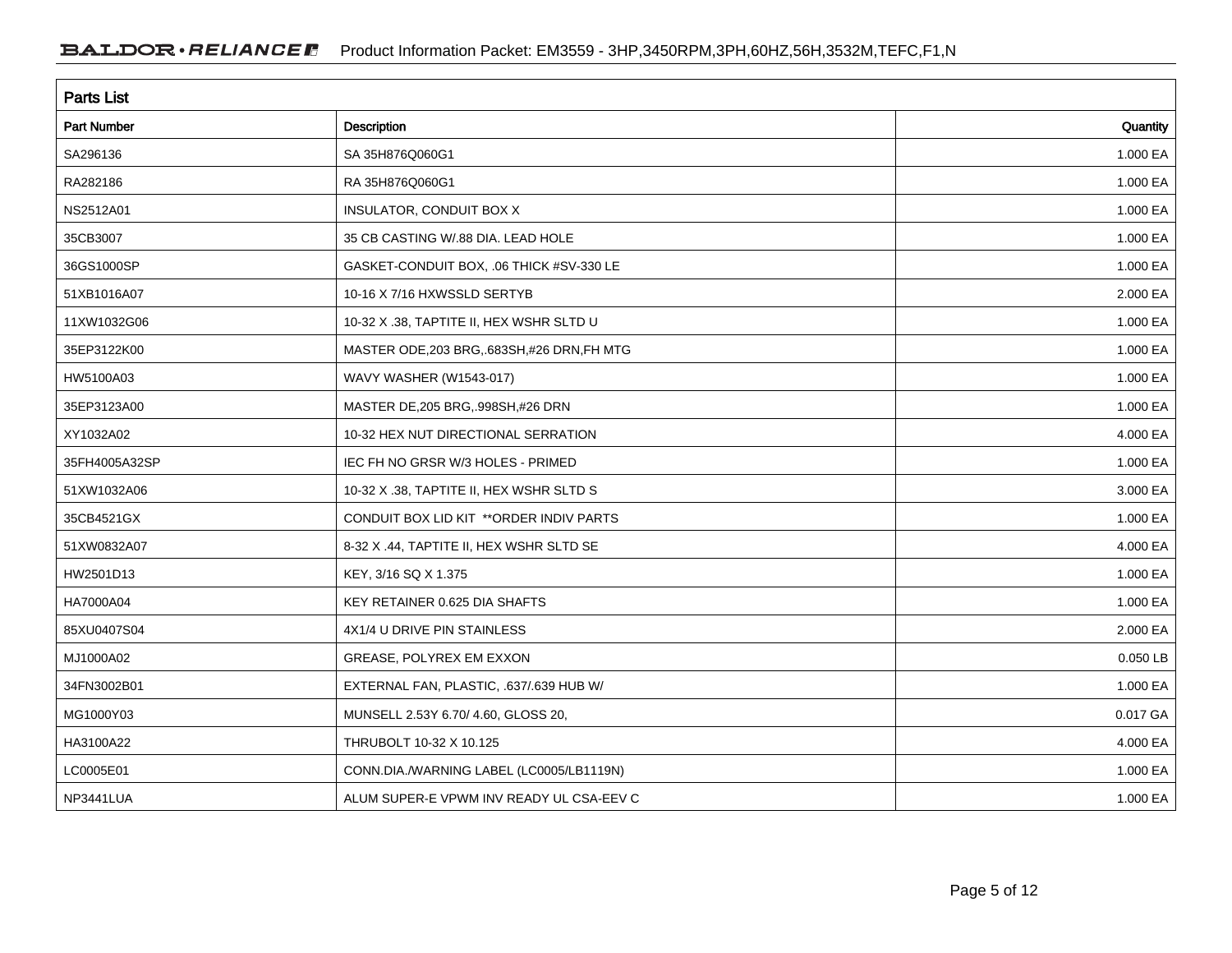#### BALDOR · RELIANCE F Product Information Packet: EM3559 - 3HP,3450RPM,3PH,60HZ,56H,3532M,TEFC,F1,N

| <b>Parts List (continued)</b> |                                    |          |  |  |  |  |
|-------------------------------|------------------------------------|----------|--|--|--|--|
| <b>Part Number</b>            | Description                        | Quantity |  |  |  |  |
| 36PA1000                      | <b>PKG GRP, PRINT</b><br>PK1016A06 | 1.000 EA |  |  |  |  |
| FE-0000001                    | <b>ZRTG FE ASSEMBLY</b>            | 1.000 EA |  |  |  |  |
| PE-0000001                    | <b>ZRTG PE ASSEMBLY</b>            | 1.000 EA |  |  |  |  |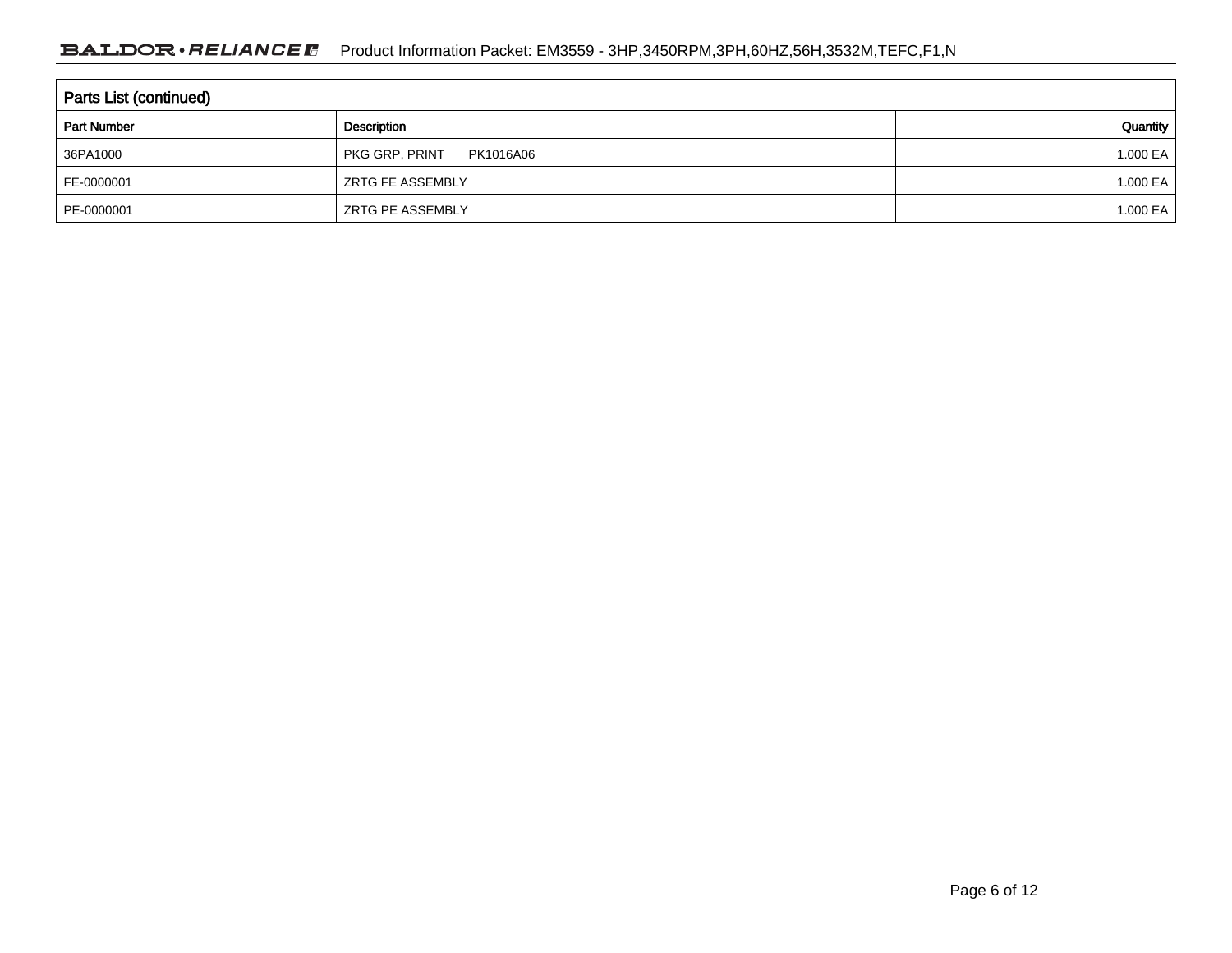#### **AC Induction Motor Performance Data**

Record # 50261Typical performance - not guaranteed values

| <b>Winding: 35WGQ060-R002</b><br><b>Type: 3532M</b> |                   |              | <b>Enclosure: TEFC</b>                          |                |  |  |
|-----------------------------------------------------|-------------------|--------------|-------------------------------------------------|----------------|--|--|
| <b>Nameplate Data</b>                               |                   |              | 460 V, 60 Hz:<br><b>High Voltage Connection</b> |                |  |  |
| <b>Rated Output (HP)</b>                            |                   | 3            | <b>Full Load Torque</b>                         | 4.5 LB-FT      |  |  |
| <b>Volts</b>                                        |                   | 230/460      | <b>Start Configuration</b>                      | direct on line |  |  |
| <b>Full Load Amps</b>                               |                   | 7.2/3.6      | <b>Breakdown Torque</b>                         | 18 LB-FT       |  |  |
| <b>R.P.M.</b>                                       |                   | 3450         | <b>Pull-up Torque</b>                           | 11 LB-FT       |  |  |
| Hz                                                  | 60 Phase          | 3            | <b>Locked-rotor Torque</b>                      | 16 LB-FT       |  |  |
| <b>NEMA Design Code</b>                             | <b>B KVA Code</b> |              | <b>Starting Current</b>                         | 33 A           |  |  |
| Service Factor (S.F.)                               |                   | 1.15         | <b>No-load Current</b>                          | 1.2A           |  |  |
| <b>NEMA Nom. Eff.</b>                               | 86.5 Power Factor | 92           | Line-line Res. $@$ 25 $°C$                      | 4.72 $\Omega$  |  |  |
| <b>Rating - Duty</b>                                |                   | 40C AMB-CONT | Temp. Rise @ Rated Load                         | $61^{\circ}$ C |  |  |
| S.F. Amps                                           |                   |              | Temp. Rise @ S.F. Load                          | $76^{\circ}$ C |  |  |

#### **Load Characteristics 460 V, 60 Hz, 3 HP**

| % of Rated Load     | 25   | 50   | 75   | 100  | 125  | 150  | S.F. |
|---------------------|------|------|------|------|------|------|------|
| <b>Power Factor</b> | 62   | 81   | 88   | 92   | 93   | 94   | 93   |
| Efficiency          | 83.7 | 87.9 | 88.2 | 87.2 | 85.6 | 83.5 | 86.2 |
| Speed               | 3562 | 3531 | 3498 | 3462 | 3421 | 3375 | 3437 |
| Line amperes        | 1.5  | 2.1  | 2.8  | 3.6  | 4.5  | 5.4  | 4.1  |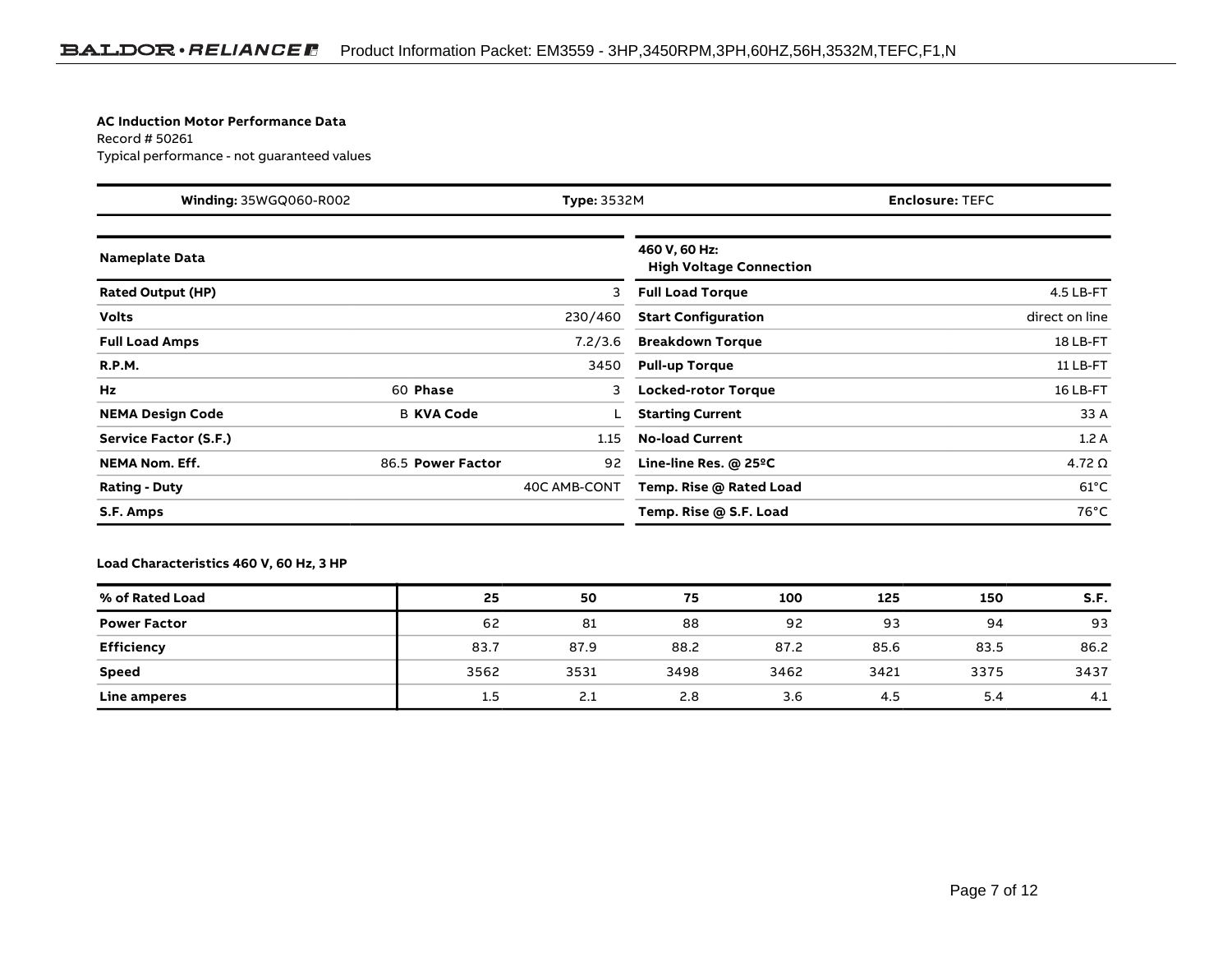

Performance Graph at 460V, 60Hz, 3.0HP Typical performance - Not guaranteed values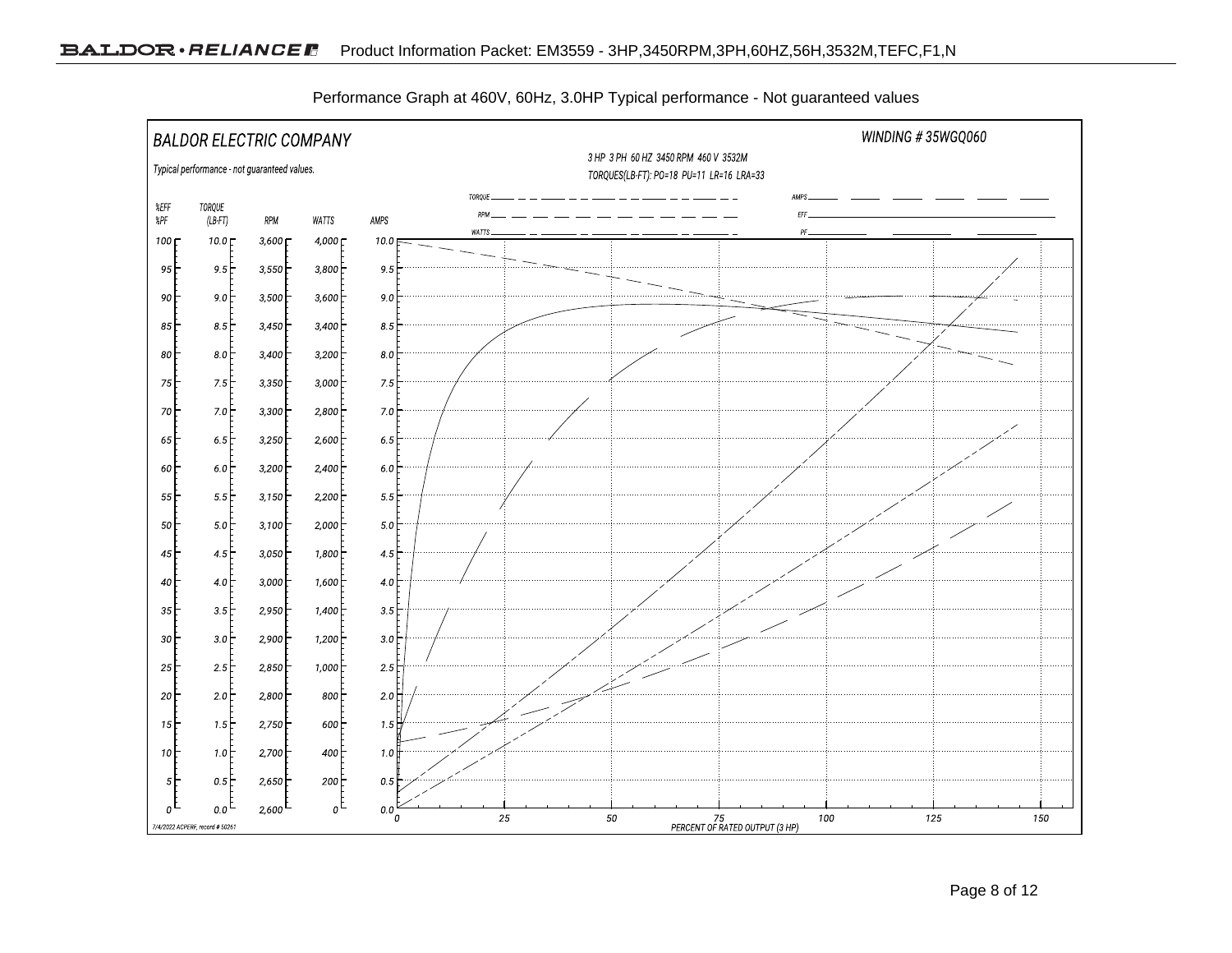#### **AC Induction Motor Performance Data**

Record # 59171Typical performance - not guaranteed values

| <b>Winding: 35WGQ060-R002</b><br><b>Type: 3532M</b> |                   |              | <b>Enclosure: TEFC</b>                         |                |  |  |
|-----------------------------------------------------|-------------------|--------------|------------------------------------------------|----------------|--|--|
| <b>Nameplate Data</b>                               |                   |              | 230 V, 60 Hz:<br><b>Low Voltage Connection</b> |                |  |  |
| <b>Rated Output (HP)</b>                            |                   | 3            | <b>Full Load Torque</b>                        | 4.5 LB-FT      |  |  |
| <b>Volts</b>                                        |                   | 230/460      | <b>Start Configuration</b>                     | direct on line |  |  |
| <b>Full Load Amps</b>                               |                   | 7.2/3.6      | <b>Breakdown Torque</b>                        | 18 LB-FT       |  |  |
| <b>R.P.M.</b>                                       |                   | 3450         | <b>Pull-up Torque</b>                          | 11 LB-FT       |  |  |
| Hz                                                  | 60 Phase          | 3            | <b>Locked-rotor Torque</b>                     | 16 LB-FT       |  |  |
| <b>NEMA Design Code</b>                             | <b>B KVA Code</b> |              | <b>Starting Current</b>                        | 66 A           |  |  |
| Service Factor (S.F.)                               |                   | 1.15         | <b>No-load Current</b>                         | 2.4A           |  |  |
| <b>NEMA Nom. Eff.</b>                               | 86.5 Power Factor | 92           | Line-line Res. $@$ 25 <sup>o</sup> C           | $1.17 \Omega$  |  |  |
| <b>Rating - Duty</b>                                |                   | 40C AMB-CONT | Temp. Rise @ Rated Load                        | $61^{\circ}$ C |  |  |
| S.F. Amps                                           |                   |              | Temp. Rise @ S.F. Load                         | $73^{\circ}$ C |  |  |
|                                                     |                   |              | <b>Locked-rotor Power Factor</b>               | 47.1           |  |  |
|                                                     |                   |              | <b>Rotor inertia</b>                           | 0.0885 LB-FT2  |  |  |

#### **Load Characteristics 230 V, 60 Hz, 3 HP**

| % of Rated Load     | 25   | 50   | 75   | 100  | 125  | 150  | S.F. |
|---------------------|------|------|------|------|------|------|------|
| <b>Power Factor</b> | 57   | 77   | 85   | 88   | 89   | 90   | 89   |
| <b>Efficiency</b>   | 84.1 | 87.9 | 88.4 | 87.2 | 85.7 | 83.5 | 86.3 |
| Speed               | 3562 | 3531 | 3498 | 3462 | 3421 | 3375 | 3437 |
| Line amperes        |      | 4.2  | 5.6  | 7.2  | Q    | 10.8 | 8.28 |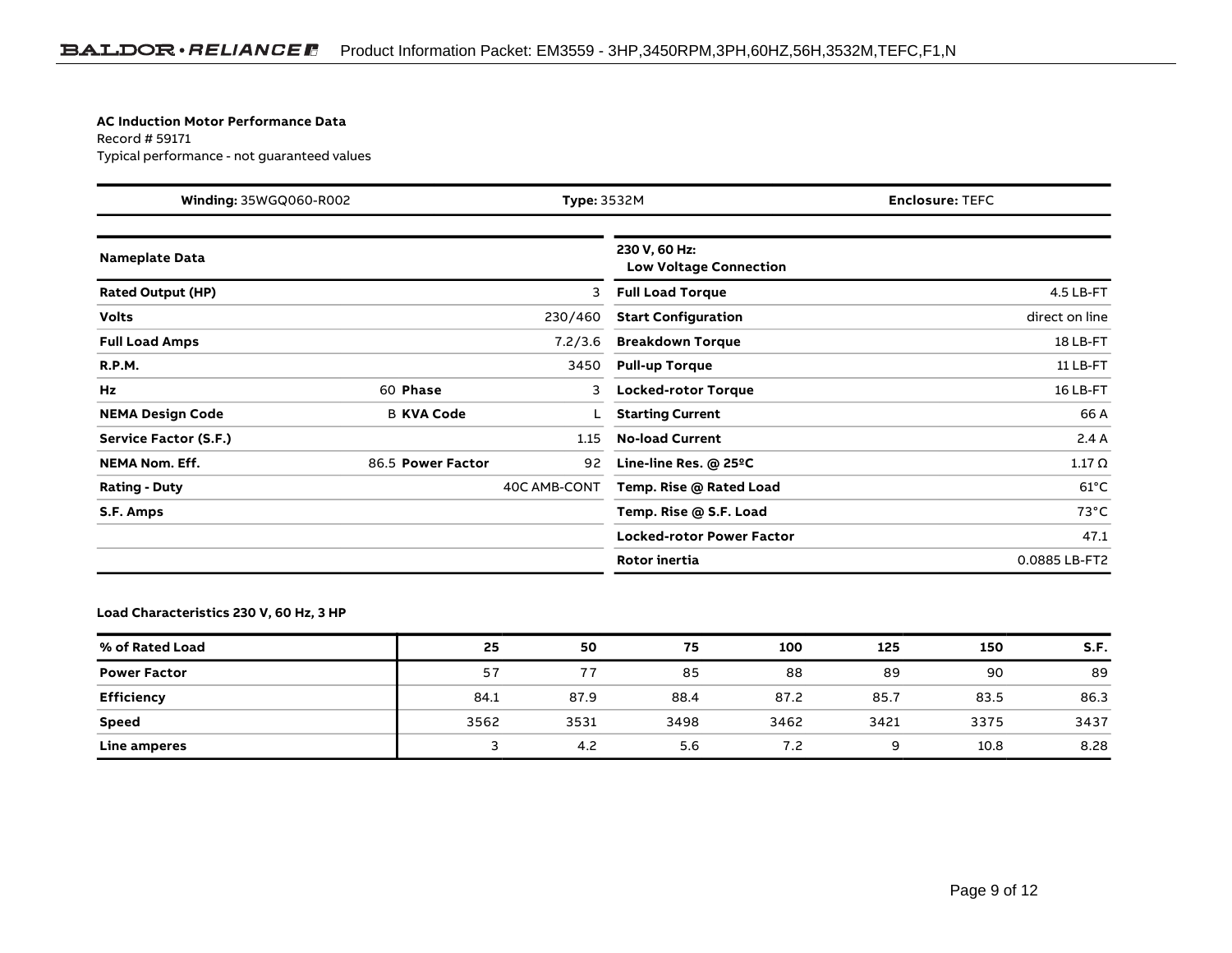

Performance Graph at 230V, 60Hz, 3.0HP Typical performance - Not guaranteed values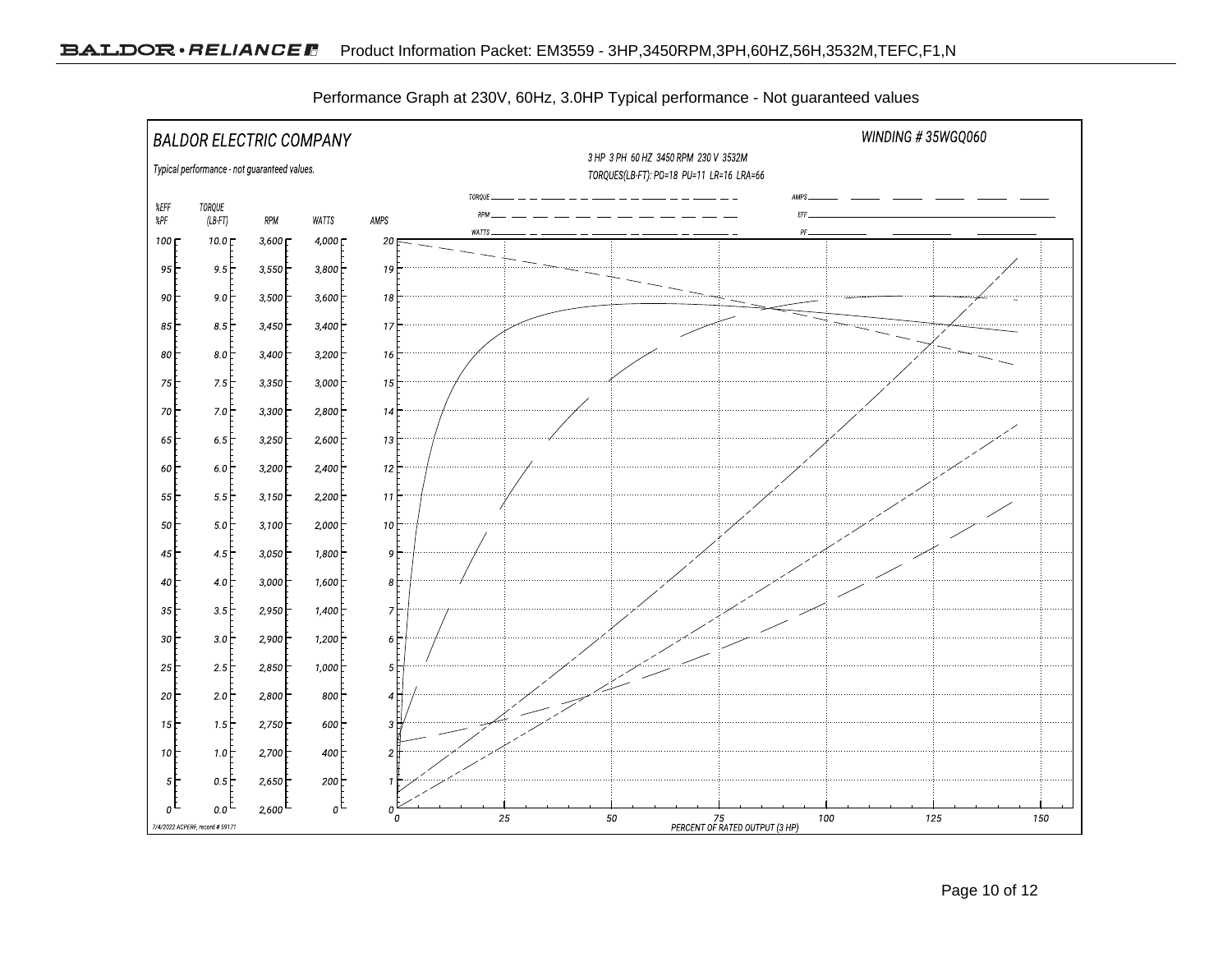

Page 11 of 12